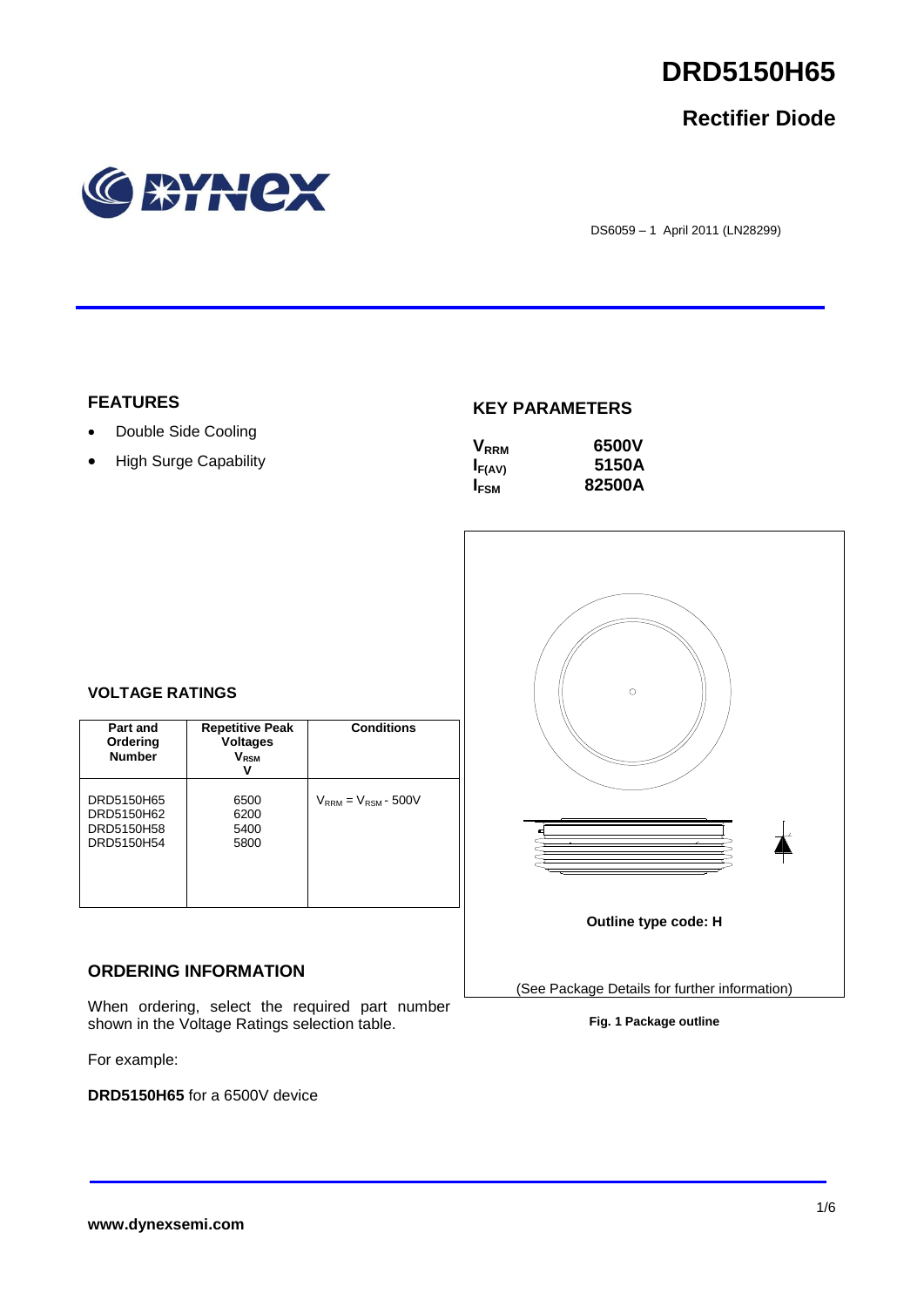

## **CURRENT RATINGS**

**Tcase = 75°C unless stated otherwise**

| Symbol             | <b>Parameter</b>                     | <b>Test Conditions</b>   | Max.  | <b>Units</b> |  |
|--------------------|--------------------------------------|--------------------------|-------|--------------|--|
| Double Side Cooled |                                      |                          |       |              |  |
| $I_{F(AV)}$        | Mean forward current                 | Half wave resistive load | 6740  | A            |  |
| IF(RMS)            | <b>RMS</b> value                     | $\blacksquare$           | 10580 | A            |  |
| IF.                | Continuous (direct) on-state current | -                        | 9530  | Α            |  |

### **Tcase = 100°C unless stated otherwise**

| Symbol              | <b>Parameter</b>                     | <b>Test Conditions</b>   | Max. | <b>Units</b> |  |
|---------------------|--------------------------------------|--------------------------|------|--------------|--|
|                     | <b>Double Side Cooled</b>            |                          |      |              |  |
| $I_{F(AV)}$         | Mean forward current                 | Half wave resistive load | 5150 | Α            |  |
| I <sub>F(RMS)</sub> | <b>RMS</b> value                     | $\overline{\phantom{0}}$ | 8090 | A            |  |
| IF                  | Continuous (direct) on-state current |                          | 7280 | A            |  |

## **SURGE RATINGS**

| Symbol      | <b>Parameter</b>                        | <b>Test Conditions</b>                            | Max.  | <b>Units</b> |
|-------------|-----------------------------------------|---------------------------------------------------|-------|--------------|
| <b>IFSM</b> | Surge (non-repetitive) on-state current | 10ms half sine, $T_{\text{case}} = 150^{\circ}$ C | 82.5  | kA           |
| $I^2t$      | I't for fusing                          | $V_R = 0$                                         | 34.03 | $MA^2s$      |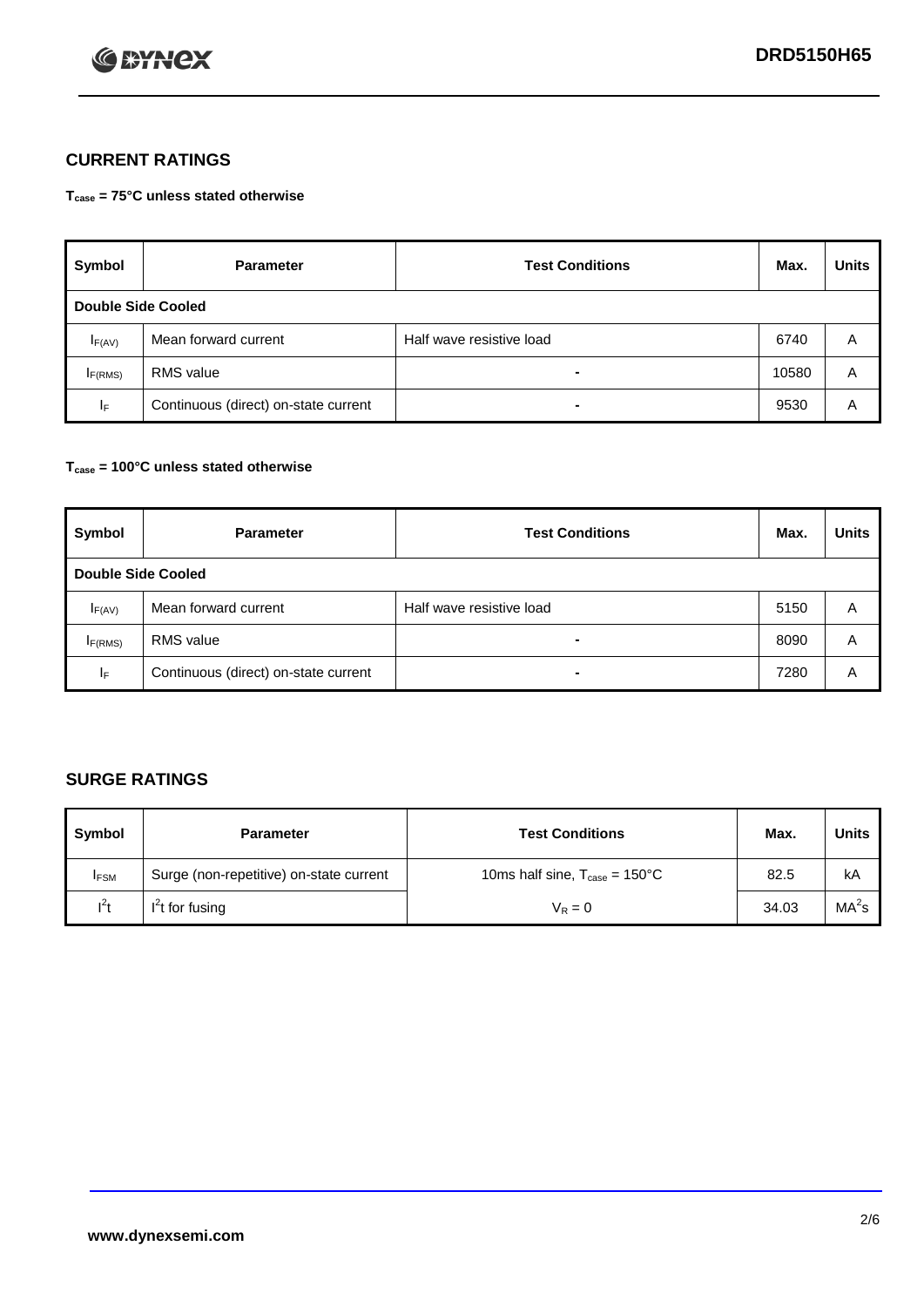## **THERMAL AND MECHANICAL RATINGS**

| Symbol           | <b>Parameter</b>                      | <b>Test Conditions</b>                      |    | Min.  | Max.   | <b>Units</b> |
|------------------|---------------------------------------|---------------------------------------------|----|-------|--------|--------------|
| $R_{th(j-c)}$    | Thermal resistance - junction to case | Double side cooled                          | DC |       | 0.004  | °C/W         |
| $R_{th(c-h)}$    | Thermal resistance – case to heatsink | Double side cooled                          | DC |       | 0.0008 | °C/W         |
| $T_{\rm vj}$     | Virtual junction temperature          | Blocking V <sub>DRM</sub> / <sub>VRRM</sub> |    | $-40$ | 150    | °C           |
| $T_{\text{stg}}$ | Storage temperature range             |                                             |    | $-40$ | 160    | °C           |
| $F_m$            | Clamping force                        |                                             |    | 110   | 130    | kN           |

## **CHARACTERISTICS**

| Symbol                  | <b>Parameter</b>     | <b>Test Conditions</b>                                                                           | Min.           | Max.  | <b>Units</b> |
|-------------------------|----------------------|--------------------------------------------------------------------------------------------------|----------------|-------|--------------|
| $V_{FM}$                | Forward voltage      | At 6000A peak, $T_{\text{case}} = 150^{\circ}$ C                                                 |                | 1.65  | V            |
| <b>IRM</b>              | Peak reverse current | At $V_{DRM}$ , $T_{case} = 150^{\circ}$ C                                                        |                | 600   | mA           |
| $\mathsf{Q}_\mathsf{S}$ | Total stored charge  | $I_F = 4000A$ , dl <sub>RR</sub> /dt = 10A/us<br>$T_{\text{case}} = 150^{\circ}$ C, $V_R = 100V$ |                | 9000  | μC           |
| V <sub>TO</sub>         | Threshold voltage    | At $T_{vi} = 150^{\circ}$ C                                                                      | $\blacksquare$ | 1.15  | V            |
| $r_{\text{T}}$          | Slope resistance     | At $T_{vi} = 150^{\circ}$ C                                                                      |                | 0.083 | $m\Omega$    |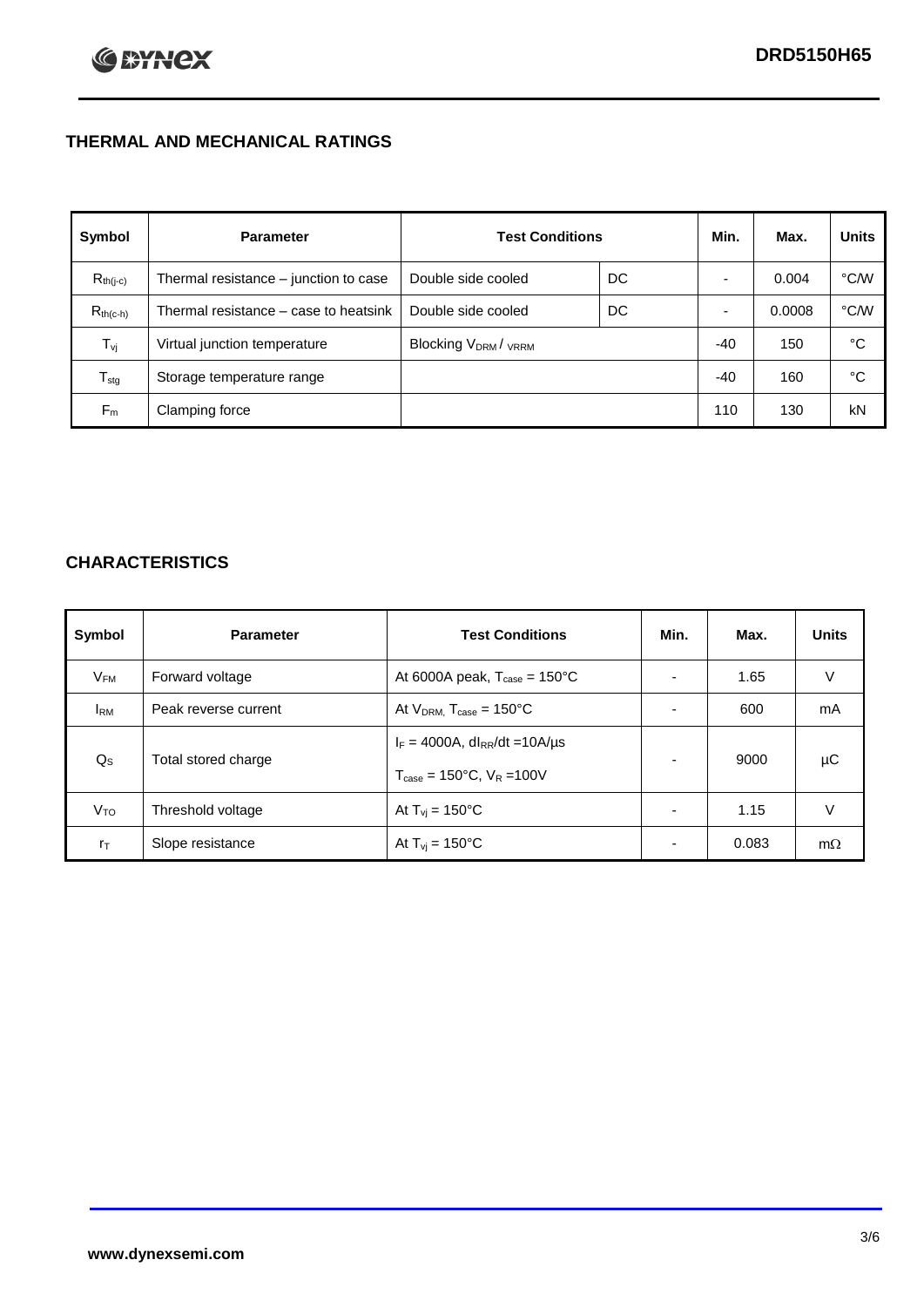# **C BYNCX**

## **CURVES**



### **Fig.2 Maximum forward characteristics Fig.3 Dissipation curves**



**junction to case**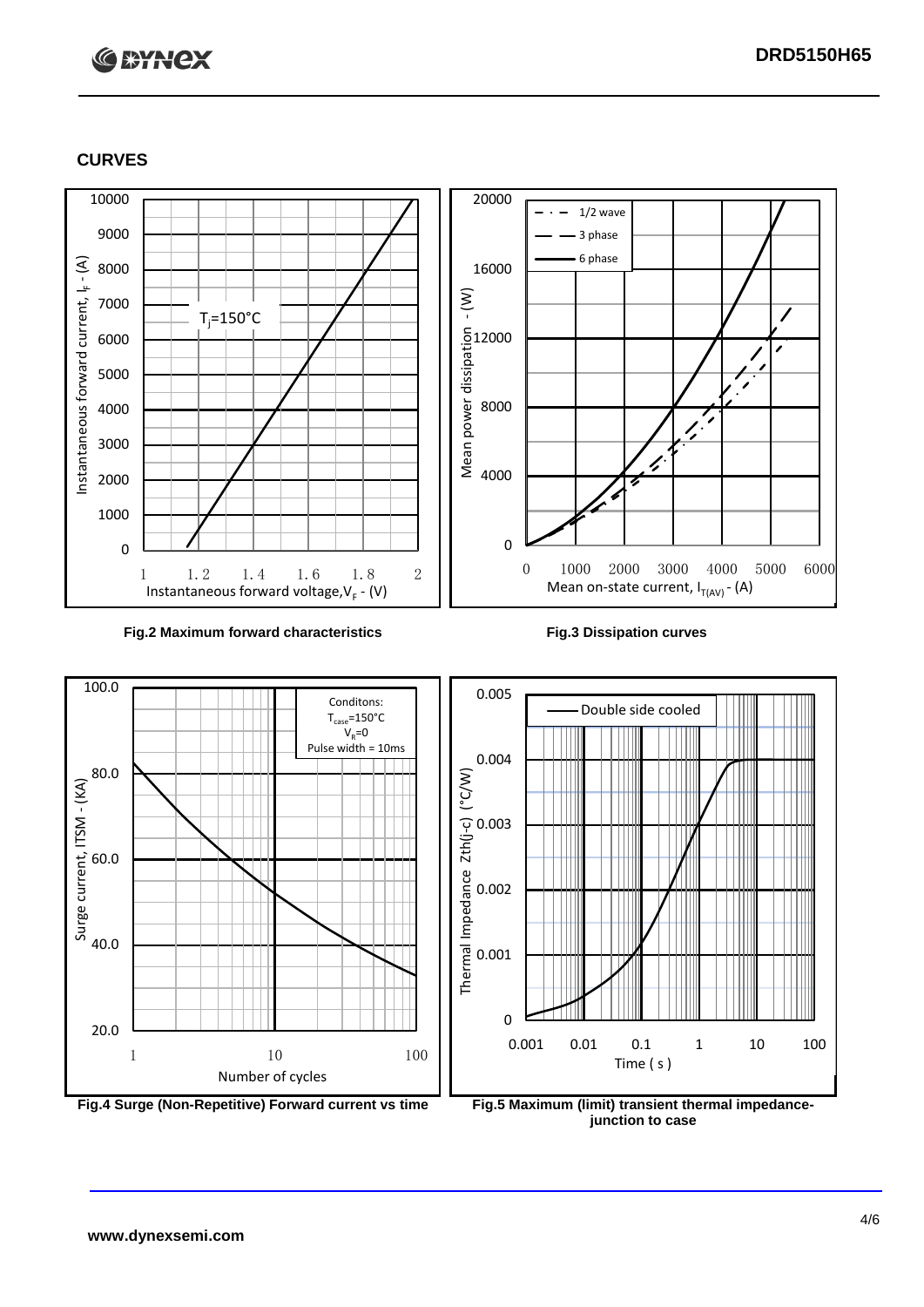

## **PACKAGE DETAILS**

For further package information, please contact Customer Services. All dimensions in mm, unless stated otherwise. DO NOT SCALE.



## **Note:**

Some packages may be supplied with gate and or tags.